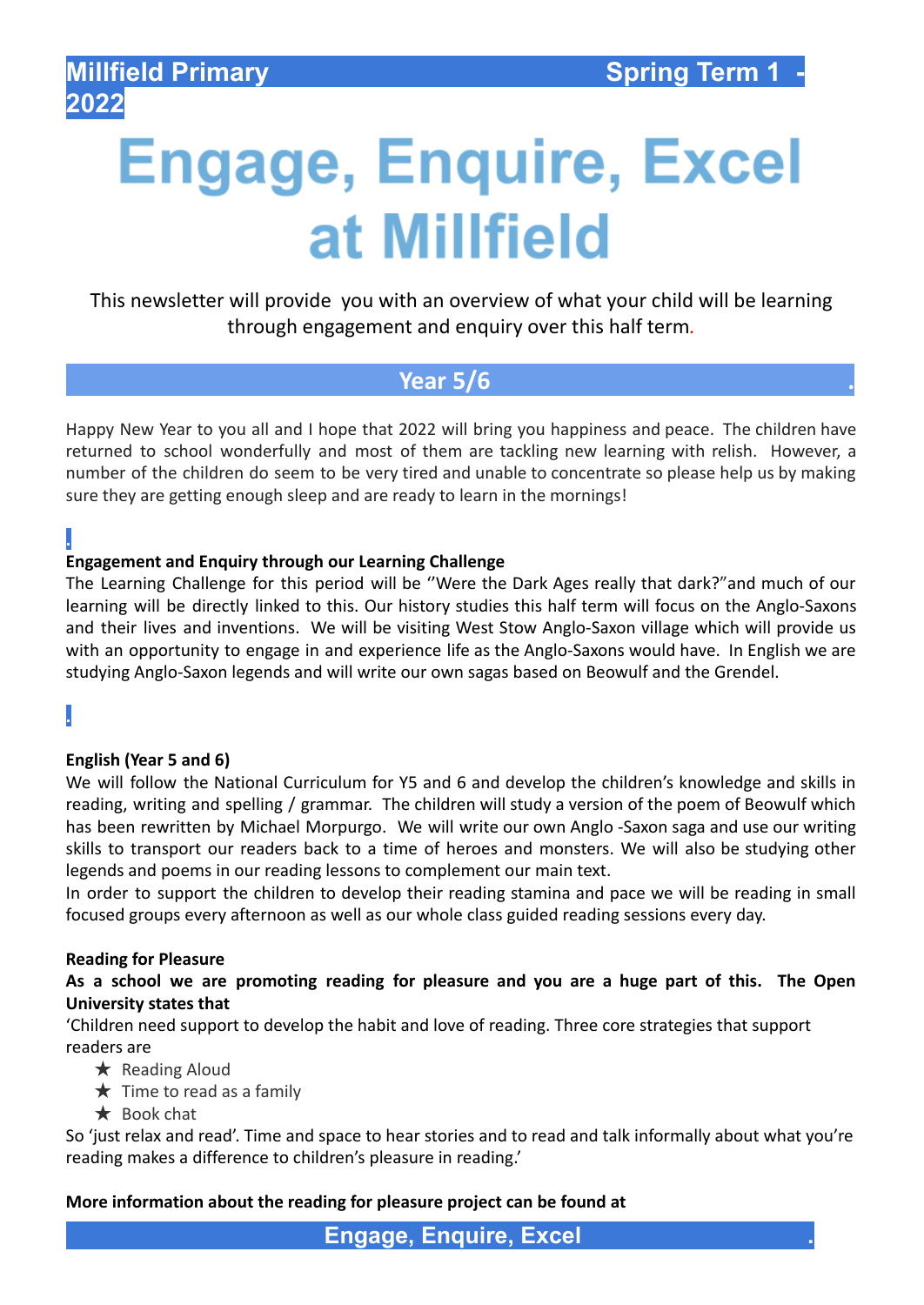#### **Maths (Year 5)**

Our studies will focus on fractions, decimals and percentages. This will include comparing and ordering fractions, adding fractions, multiplying fractions by whole numbers and converting between fractions, decimals and percentages. All children in year 5 will be supported in small teaching groups for maths so learning can be more targeted and focused as we fill gaps created by COVID-19.

#### **Maths (Year 6)**

Year 6 have a lot to do this half term to prepare for being secondary ready. We will complete our work on fractions and learn to multiply, divide, add and subtract mixed and improper forms as well as how to work out fractions of amounts. Then we will focus on decimals and percentages and their relationship to fractions. They will convert between all three forms and work out percentages of amounts. They will also revise shape, space, measurement and direction. All children will be supported in a smaller teaching group in Y6 as we fill gaps created by COVID-19.

## **.**

**The wider curriculum linked to our Learning Challenge:** 'Were the Dark Ages really that dark?" This is a history based learning challenge and the theme is innovation. . The children will

- understand how the use of metal for decorative purposes was an innovation
- understand the changes and innovation towards written laws and the effect that this had on Anglo-Saxon society
- understand the innovation of written stories and poems through studying Beowulf
- know how Anglo-Saxon words are still used today
- understand how Anglo-Saxons honoured their dead through studying Sutton Hoo and how this contributes to our historical understanding of this period

**KEY VOCABULARY**: Angles Anglo Saxons archaeological evidence archaeologist armoury barbarian bretwalda Britons bronze burh Celts conquer dooms hoard hundred court illuminated text kingdom legend loot oath-helper Old English ordeal Picts raiders Romans settlement Viking

#### **Helpful Websites for that extra bit of engagement in learning….**

<https://www.natgeokids.com/uk/discover/history/general-history/anglo-saxons/> <https://www.theschoolrun.com/homework-help/anglo-saxons>

#### **Other subjects within the wider curriculum**

**Art:** This term we will consolidate our skills in drawing and painting through the topic of the Anglo-Saxons. The children will explore the use of sketchbooks to develop and extend their ideas.

**RE:** This term we will focus on Sikhism and explore their ideas and beliefs. This will include exploring the Sikh belief about God and some stories told by Guru Nanak.

**Music:** This term we will continue to learn and talk about the inter-related dimensions of music with a focus on Dynamics, Tempo and Timbre. We will listen to and discuss different styles of music including Pop, Jazz, Film , Disco, Folk, African, Rock, R & B and Orchestral. We will sing songs with a variety of structures and rhythms in unison and in simple parts. The children will continue to develop their improvising and performing skills when playing a range of percussion instruments. Our focus instrument this term is the ukulele. They will have the opportunity to compose music and will record their work using graphic symbols and rhythm/stick notation.

**PSHE**: We will learn to develop friendships, resolve conflicts and explore how to work in a cooperative

**Engage, Enquire, Excel .**